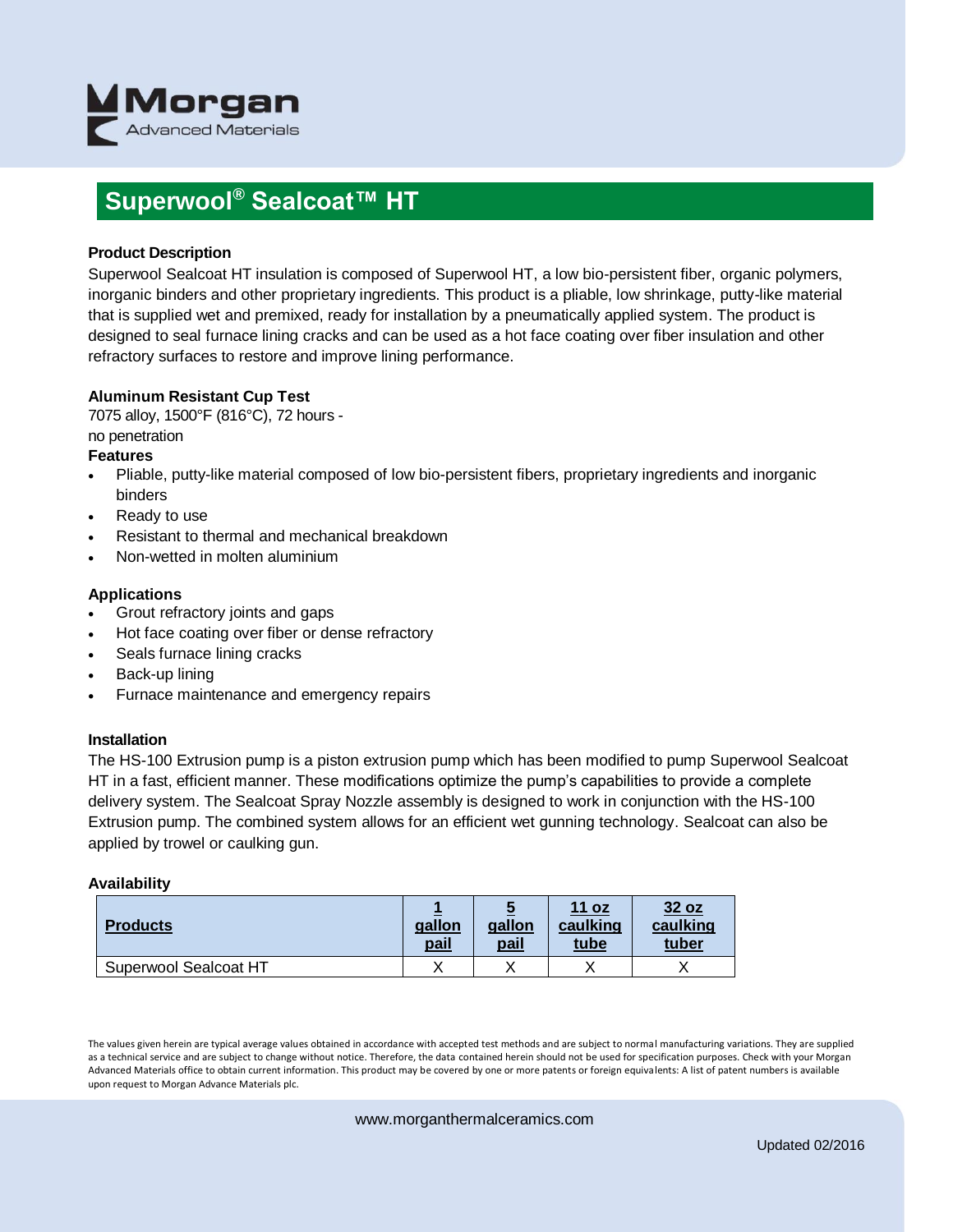

# **Superwool® Sealcoat™ HT**

| <b>Mastics Product Name</b>                        | <b>Superwool Sealcoat HT</b> |  |  |
|----------------------------------------------------|------------------------------|--|--|
| Fiber Class                                        | <b>AES</b>                   |  |  |
| <b>Material Grade</b>                              | Coating                      |  |  |
| <b>Physical Properties</b>                         |                              |  |  |
| Color                                              | off white                    |  |  |
| Continuous Use Temperature, °F                     | 2800                         |  |  |
| Continuous Use Temperature, °C                     | 1538                         |  |  |
| Classification Temperature, °F                     | 2900                         |  |  |
| Classification Temperature, °C                     | 1593                         |  |  |
| Density, dried @ 230°F, pcf                        | 32-36                        |  |  |
| Denisty, dried @ 110°C, kg/m <sup>3</sup>          | 513-577                      |  |  |
| Density, wet, pcf                                  | 75                           |  |  |
| Denisty, wet, kg/m <sup>3</sup>                    | 1201                         |  |  |
| Yield, cubic ft / gal                              | 0.13                         |  |  |
| Yield, cubic m / L                                 | 0.004                        |  |  |
| Solids, %                                          | 46                           |  |  |
| Shelf life, months                                 | 12                           |  |  |
| Aluminum Resistant cup test                        |                              |  |  |
| 1500°F (816°C), 707.5 alloy, 72 hours              | No penetration               |  |  |
| Modulus of Rupture, MOR, dried, psi                |                              |  |  |
| 230°F                                              | 200                          |  |  |
| 2400°F                                             | 210                          |  |  |
| Modulus of Rupture, MOR, dried, MPa                |                              |  |  |
| 110°C                                              | 1.38                         |  |  |
| 1315°C                                             | 1.45                         |  |  |
| Compressive strength @ 10% deformation, dried, psi |                              |  |  |
| $230^{\circ}$ F                                    | 150                          |  |  |
| Compressive strength @ 10% deformation, dried, MPa |                              |  |  |
| 110°C                                              | 1.04                         |  |  |
| Compressive strength @ 10% deformation, fired, psi |                              |  |  |
| 2000°F                                             | 225                          |  |  |
| 2400°F                                             | 230                          |  |  |
| Compressive strength @ 10% deformation, fired, MPa |                              |  |  |
| 1093°C                                             | 1.55                         |  |  |
| $1315^{\circ}$ C                                   | 1.59                         |  |  |

The values given herein are typical average values obtained in accordance with accepted test methods and are subject to normal manufacturing variations. They are supplied as a technical service and are subject to change without notice. Therefore, the data contained herein should not be used for specification purposes. Check with your Morgan Advanced Materials office to obtain current information. This product may be covered by one or more patents or foreign equivalents: A list of patent numbers is available upon request to Morgan Advance Materials plc.